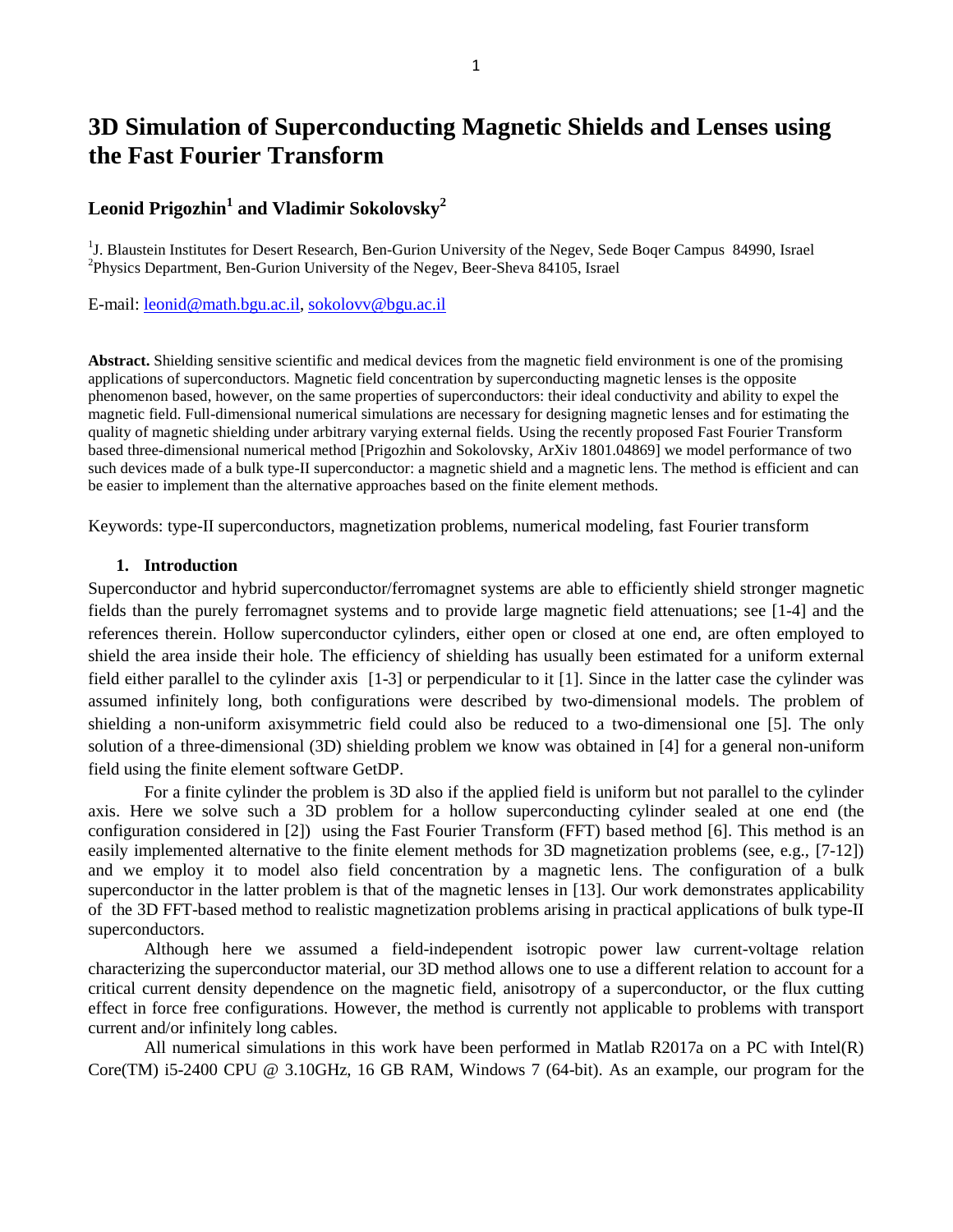#### **2. FFT-based method for bulk magnetization problems**

An FFT-based numerical method for solving superconductivity problems was first proposed for thin film magnetization problems in [\[15\]](#page-6-8) and then applied to modeling thermal instabilities and flux avalanches in superconducting films; see, e.g., [\[16-19\]](#page-6-9). In our work [\[6\]](#page-6-4) this 2D method was compared to the finite element methods and a new 3D FFT-based method for bulk magnetization problems was derived. As in the 2D thin film case, the 3D method employs FFT for the approximation in space and the method of lines for integration in time. However, the proposed method uses the magnetic field as the main variable and is based on a different problem formulation as follows.

Let  $\Omega \subset R^3$  be the domain occupied by a superconductor,  $\Gamma$ - its boundary, and  $j$ - the current density satisfying  $\nabla \cdot \mathbf{j} = 0$  in  $\Omega$  and having a zero normal component,  $j_n = 0$ , on  $\Gamma$ . For simplicity, we assume the applied external magnetic field  $h_e(t)$  is uniform and  $j = 0$  in  $\Omega_{out} = R^3 \setminus \overline{\Omega}$ . We will restrict our consideration to the contourwise simply connected domains (every closed contour in the domain can be presented as a boundary of a surface also belonging to this domain) and refer to [\[6\]](#page-6-4) for a discussion of the more complicated multiply connected case. As is most often done, we assume the electric field  $e$  and the current density  $j$  in the superconductor are parallel and

$$
e = \rho(|j|)j,\tag{1}
$$

where  $\rho(|j|) = (e_0 / j_c)|j / j_c|^{n-1}$  is the nonlinear resistivity, the power *n* and the critical current density  $j_c$  are constant, and  $e_0 = 10^{-4}$  $e_0 = 10^{-4}$  Vm<sup>-1</sup>. A different nonlinear current-voltage relation,  $e(j)$  or  $e(j,h)$ , where h is the local magnetic field, can also be employed.

By the Biot-Savart law

$$
h = h_{\rm e} + \Phi[j],\tag{2}
$$

where  $\Phi[j] = \nabla \times \int_{\Omega} G(r - r^{i}) j(r^{i}, t) dr^{i}$ ,  $G(r) = (4\pi |r|)^{-1}$  is the Green function, and  $r = (x, y, z)$ . Clearly, by the Ampere law,  $\nabla \times \Phi[j] = \nabla \times [h - h_e(t)] = \nabla \times h = j$ .

To formulate an evolutionary problem for *h* we use the Faraday law,

$$
\mu_0 \dot{\boldsymbol{h}} = -\nabla \times \boldsymbol{e} \,, \tag{3}
$$

where  $\mu_0$  is the magnetic permeability of vacuum and the point above a variable means the time derivative. Let at time  $t$  the magnetic field  $h$  be known. Then

$$
\mathbf{j} = \nabla \times \mathbf{h} \tag{4}
$$

and electric field in  $\Omega$  is determined by (1). However,  $e$  remains undetermined in the non-conductive domain  $\Omega_{\text{out}}$ . A possible way to deal with this complication is to replace the non-conducting surrounding by a poor conductor obeying, e.g., the linear Ohm law  $e = \rho_{out} j$  with a high resistivity  $\rho_{out}$ . Such a solution is not ideal: if  $\rho_{\text{out}}$  is high, the evolutionary problem is stiff, otherwise a non-negligible current appears in  $\Omega_{\text{out}}$ . In [\[6\]](#page-6-4), the Ohm law is used to define, for each  $t$ , the electric field in  $\Omega_{\text{out}}$  only on the initial step of an iterative determination of  $\hat{h}$ . After this step the values of  $\hat{h}$  in  $\Omega$  remain unchanged while in  $\Omega_{out}$  they are modified in the course of iterations ensuring that  $\dot{j}_{\text{out}} = \nabla \times \dot{h}|_{\Omega_{\text{out}}} = \mathbf{0}$  and thus no stray current in this domain appears. The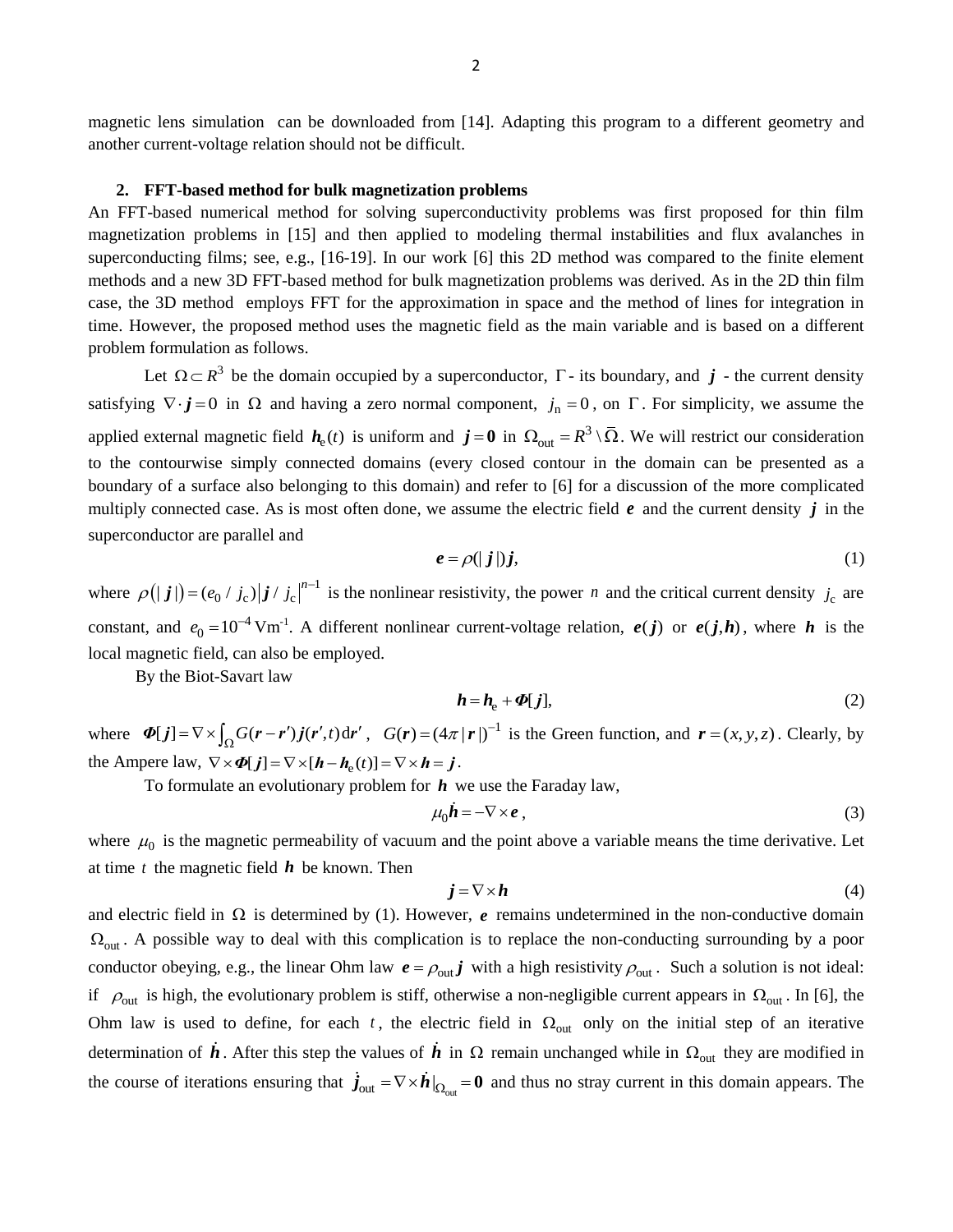role of the fictitious resistivity  $\rho_{\text{out}}$  is to efficiently suppress the stray current only in a thin boundary layer outside the superconductor; the iterations take care of this current in the rest of  $\Omega_{\text{out}}$ .

We now describe the iterative algorithm in detail. To find  $\vec{h}$  at time t we compute  $j = \nabla \times \vec{h}$ , set

$$
e = \begin{cases} \rho(j)j & \text{in } \Omega, \\ \rho_{\text{out}}j & \text{in } \Omega_{\text{out}}, \end{cases}
$$

find  $\dot{\mathbf{h}}_{in} = -\mu_0^{-1} \nabla \times \mathbf{e} \mid_{\Omega}$ , and define an initial approximation,  $\dot{\mathbf{h}}_{out}^0$ , in  $\Omega_{out}$ . Then, on the *i*-th iteration, we compute  $\dot{j}^i = \nabla \times \dot{h}^i$ , and set

$$
\dot{\boldsymbol{h}}_{\text{out}}^{i+1} = \dot{\boldsymbol{h}}_{\text{e}} + \boldsymbol{\Phi}[\dot{\boldsymbol{j}}_{\text{in}}^{i}]|_{\Omega_{\text{out}}},\tag{5}
$$

where  $\dot{j}_{\text{in}}^i = \dot{j}^i$  in  $\Omega$  and zero in  $\Omega_{\text{out}}$ . Provided these iterations converge,  $\nabla \times \dot{\boldsymbol{h}}|_{\Omega_{\text{out}}} = (\dot{j}_{\text{in}})|_{\Omega_{\text{out}}} = \mathbf{0}$  as desired. The operator  $\Phi$  can be expressed by means of convolutions in  $R^3$ ,

$$
\Phi[j] = \begin{cases} j_z * \partial_y G - j_y * \partial_z G \\ j_x * \partial_z G - j_z * \partial_x G \\ j_y * \partial_x G - j_x * \partial_y G \end{cases} . \tag{6}
$$

Since the Fourier transform of G in  $R^3$  is  $F(G) = \int_{R^3} G(r) e^{-ik \cdot r} dr = 1/|k|^2$ , where  $k = (k_x, k_y, k_z)$ , see [\[20,](#page-6-10) [21\]](#page-6-11), Eq. (6) can be rewritten as

$$
\Phi[j] = F^{-1} \left\{ \frac{i}{|\mathbf{k}|^2} \begin{bmatrix} k_y F(j_z) - k_z F(j_y) \\ k_z F(j_x) - k_x F(j_z) \\ k_x F(j_y) - k_y F(j_x) \end{bmatrix} \right\}.
$$
\n(7)

This expression is not determined for  $\mathbf{k} = \mathbf{0}$  but, taking into account that  $\int_{R^3} \Phi[j] dr = \int_{R^3} [\mathbf{h} - \mathbf{h}_e(t)] dr$  should be zero at each moment in time, for  $\mathbf{k} = \mathbf{0}$  we replace  $1/|\mathbf{k}|^2$  in (7) by zero.

To make this algorithm practical a uniform  $N_x \times N_y \times N_z$  grid should be defined in the computational To make this algorithm practical a uniform  $N_x \times N_y \times N_z$  grid should be defined in the computational domain  $D = \{(x, y, z) | |x| \le L_x, |y| \le L_y, |z| \le L_z\}$  containing  $\Omega$  and some empty space around it; the Fourier transform and its inverse should be replaced by their discrete counterparts on this grid and the FFT algorithm employed. As in [\[6\]](#page-6-4), we computed the spatial derivatives in (3) and (4) in the Fourier space and applied the Gaussian smoothing; the smoothing parameter  $\sigma$  was equal to a half of the grid cell diagonal. The spatially discretized algorithm provides an approximation to  $\vec{h}$  values in the grid nodes for a given set of  $h$  node values; the resulting system of ordinary differential equations (ODE) was integrated in time by the standard Matlab ODE solver ode23 (with the relative tolerance  $2 \cdot 10^{-4}$ ). At each time step the iterations (5) were performed until the average of the node values of  $|\dot{\textbf{h}}^{i+1} - \dot{\textbf{h}}^i|$  in  $\Omega_{\text{out}}$  becomes less than  $\delta_{\text{it}}$  max(| $\dot{\textbf{h}}_e$ |,1), where  $\delta_{\text{it}} = 2 \cdot 10^{-5}$  was the prescribed tolerance. As the initial approximation  $h_{\text{out}}^0$  we used  $h_{\text{out}}$  from the previous time step and, usually, the convergence was achieved in a few iterations.

#### **3. Simulation results**

In our simulations the virgin initial state was assumed and the power  $n = 30$ . We used dimensionless variables,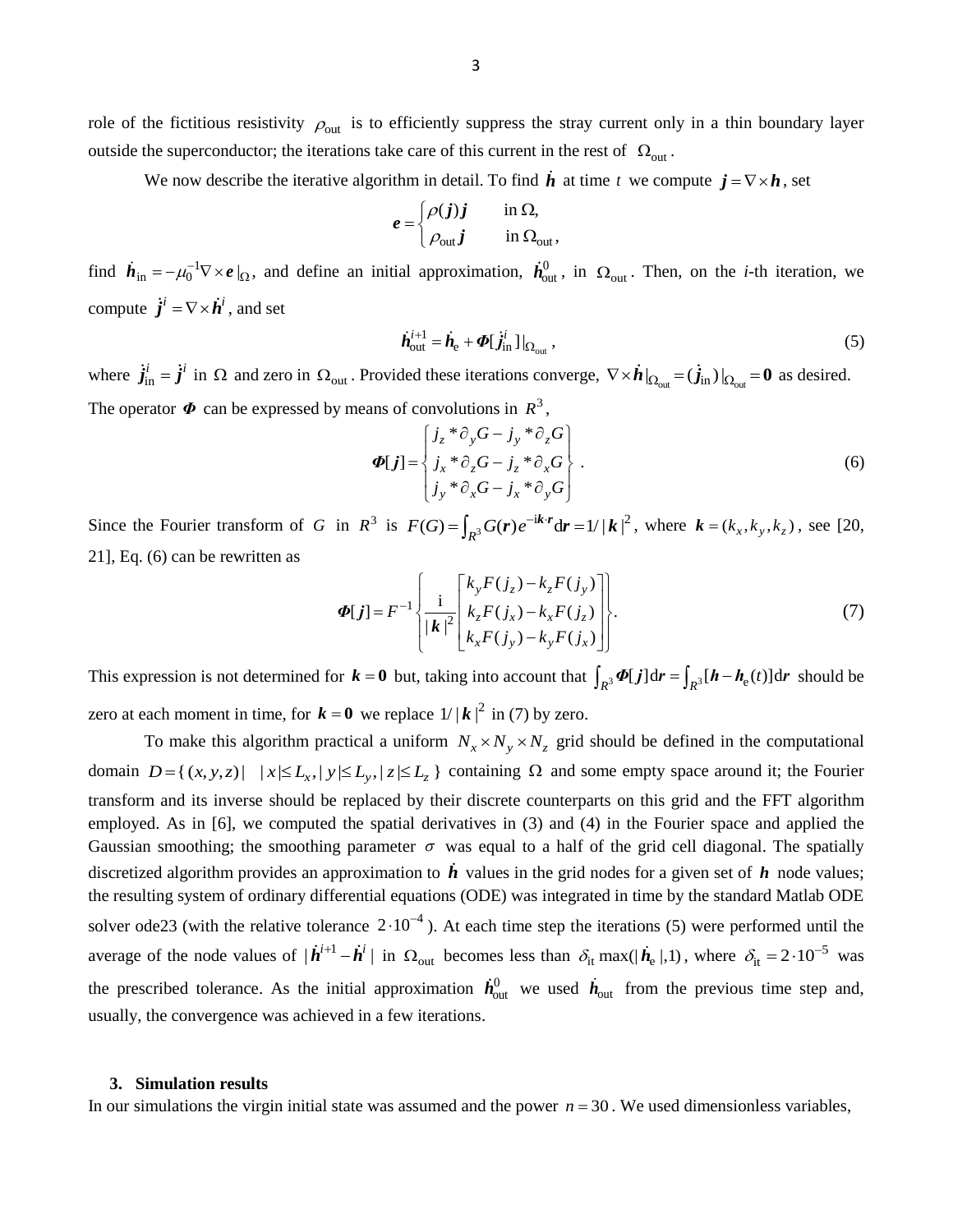$$
(x', y', z') = \frac{(x, y, z)}{l}, \quad t' = \frac{t}{t_0}, \quad e' = \frac{e}{e_0}, \quad j' = \frac{j}{j_c}, \quad h' = \frac{h}{j_c l},
$$
(8)

where *l* is the characteristic size and  $t_0 = \mu_0 j_c l^2 / e_0$ ; below, the prime is omitted.

Our first example is a hollow, closed at one end superconducting cylinder (Fig 1); its sizes are taken from [\[2\]](#page-6-3) and scaled in accordance with (8). The cylinder was centrally positioned in a cube with sides 3.2 (the computation domain); in this example we set  $\rho_{\text{out}} = 20$ . We considered two cases. Case A: the external field first grows along the cylinder axis, then in a direction perpendicular to it:  $h_e = (0,0,t)$  for  $0 \le t \le \tau$  and  $h_e = (t - \tau, 0, \tau)$  for  $\tau \le t \le 2\tau$  with  $\tau = 0.09$ . Case B: same variations in the inverse order,  $h_e = (t, 0, 0)$  for  $0 \le t \le \tau$  and  $h_e = (\tau, 0, t - \tau)$  for  $\tau \le t \le 2\tau$ . To illustrate the shielding performance, we compared the applied field magnitude  $|h_e|$  with the mean magnitude  $\langle|h|\rangle$  of the magnetic field inside the "shielded zone" defined as a disk, co-axial to the cylinder, having the thickness 0.143, radius 0.667, and the middle plane at 0.452 below the cylinder top (Fig. 1). Because the cylinder is short, fields perpendicular to its axis penetrate the shielded zone much easier than a field parallel to this axis, see Fig. 2. For the  $128 \times 128 \times 128$  grid our computations took about two hours and for the  $192 \times 192 \times 192$  grid - twelve hours; the solutions obtained for these grids were close. We present also the calculated distributions of the magnetic field and current density for the case A at  $t = \tau$  and  $t = 2\tau$  (Fig. 3).



Figure 1. Scheme of the superconducting shield (gray); dimensionless units. Black area is the shielded zone.



**Figure 2.** Shielding performance, different variations of the external field: left - case A, right - case B. Dashed line - the applied field magnitude, solid line - the average magnetic field magnitude in the shielded zone.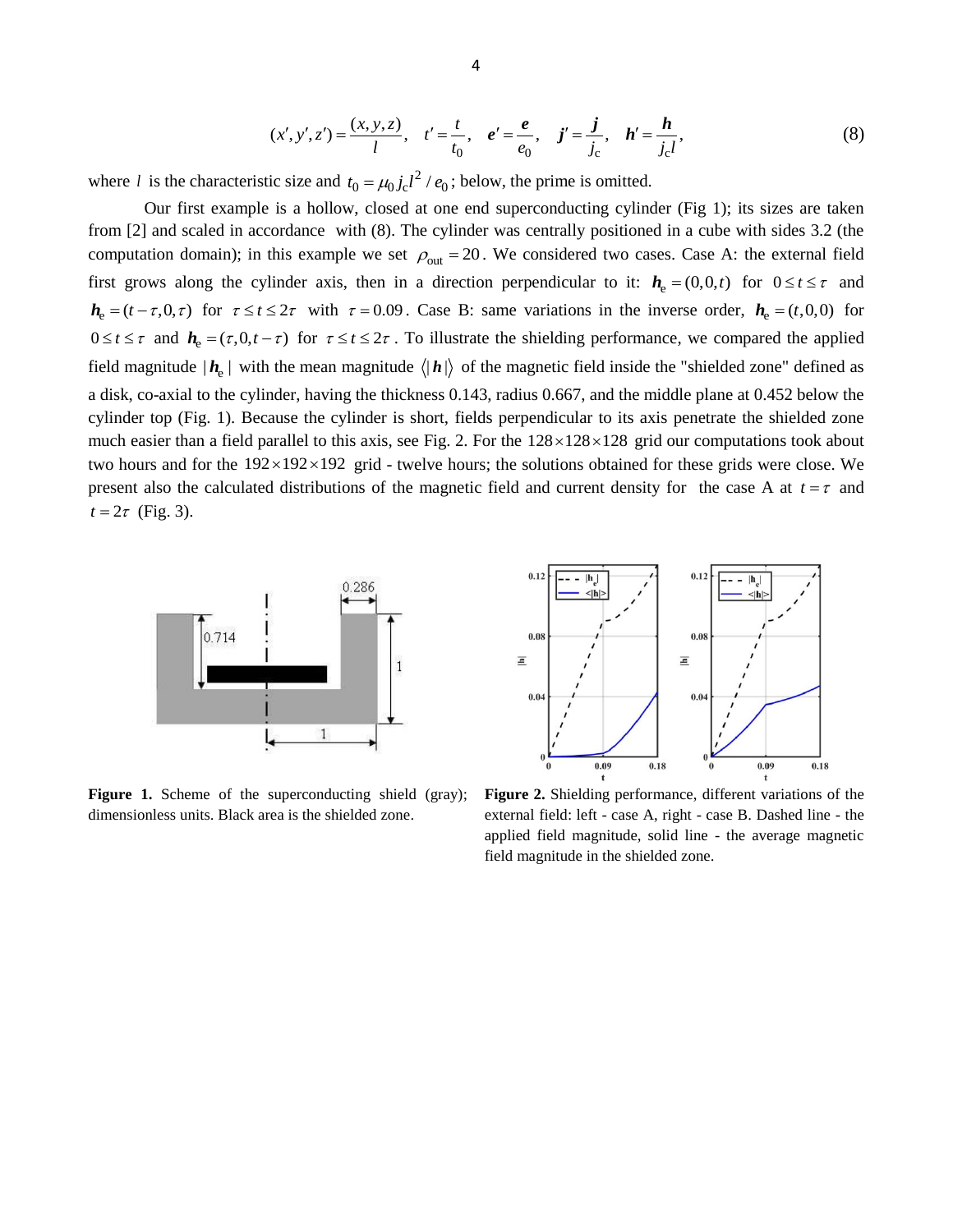

**Figure 3.** Magnetic shield simulation (case A). Magnitudes of the current density (left) and magnetic field (right) in the cross-sections  $x=0$  and  $y=0$ .

The magnetic lens in our second example (Fig. 4) is geometrically similar to those studied experimentally in [\[13\]](#page-6-6): it is a superconducting cylinder with a coaxial biconical hole and a narrow slit to prevent the shielding circumference current. The applied field was parallel to the cylinder axis,  $h_e = (0,0,t)$ ,  $0 \le t \le 0.2$ . In this example we used a higher value of the fictitious resistivity,  $\rho_{\text{out}} = 100$ , to fully suppress the flow of current through the narrow slit and the  $128 \times 128 \times 256$  grid in the computational domain  $\{|x| \leq 1.8, |y| \leq 1.8, |z| \leq 3.6\}$ . The computation time was about six hours. Partially expelled from the superconductor, magnetic field was concentrated in the central part of the lens. The average field magnitude in the central region  $\{r \le 0.2, |z| \le 0.33\}$  was about twice bigger than the applied field for  $|h_e| = 0.05$  and 1.6 times bigger for  $h_e$  = 0.2 (Fig. 5). In dimensional units for, e.g., a lens with the outer diameter 30 mm and the critical current density  $5\times10^8$  A/m<sup>2</sup>, the field of 0.473 T is amplified twice and of 1.89 T – 1.6 times. The computed current density and magnetic field distributions are presented in Fig. 6 for  $t = 0.1$  and  $t = 0.2$ .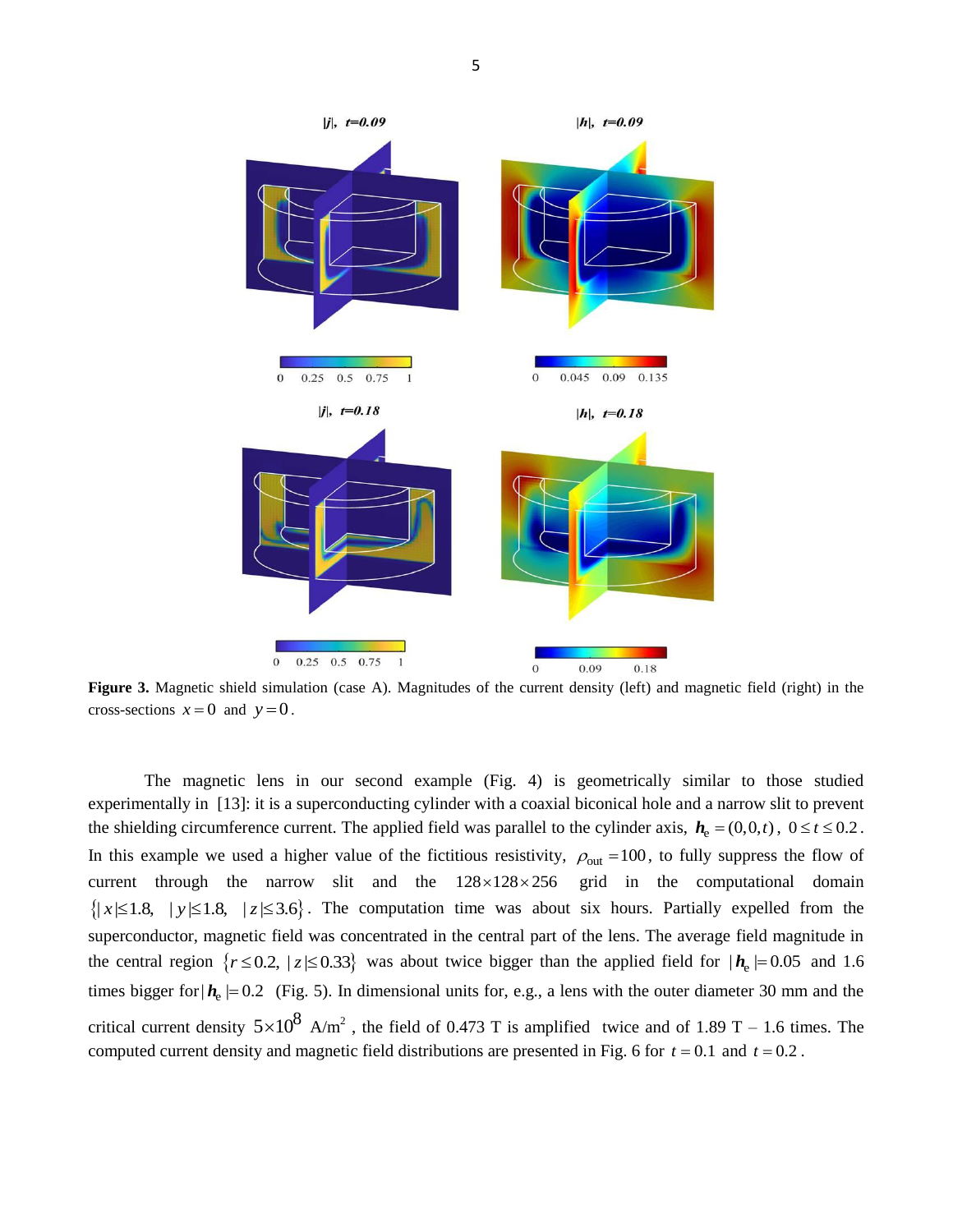

**Figure 4.** Scheme of the magnetic superconducting lens (gray) and the lens central region (black).



**Figure 5.** Magnetic lens. Dashed line - the applied field magnitude, solid line - the average magnetic field magnitude in the lens central region.



**Figure 6.** Superconducting magnetic lens. Magnitudes of the current density (left) and magnetic field (right) in the cross-sections  $x=0$ ,  $z=0$ , and  $z=-2$ .

### **Conclusion**

In many cases design of superconductor devices needs solution of highly nonlinear 3D electromagnetic problems. Development of numerical methods for these problems is currently an active field of research. Presented solutions of two problems, shielding and concentration of magnetic field by bulk superconductors, confirm the efficiency of the 3D FFT-based method [\[6\]](#page-6-4) and illustrate its ability to solve realistic magnetization problems for superconductors of different shapes. The method is simple, easy to implement, and can be used with any current-voltage relation characterizing superconducting material (iso- or anisotropic, field dependent, etc.) Jointly with the homogenized anisotropic bulk model, this method can be used also for modeling magnetization of superconducting film stacks, a promising alternative to the bulk superconductor magnets.